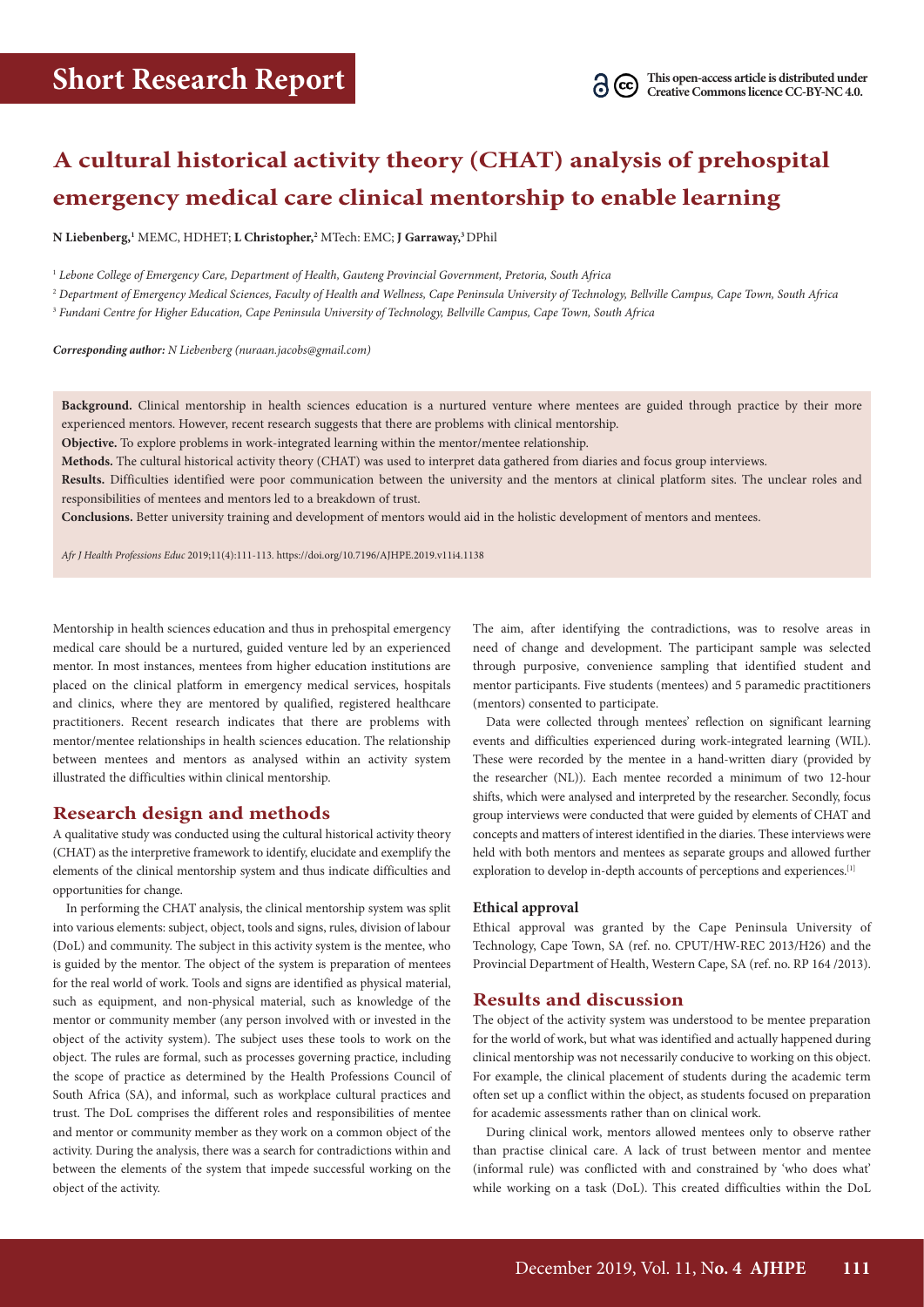

*Fig. 1. Cultural historical activity theory (CHAT) illustration of contradictions in the clinical mentorship activity system (adapted from Engeström[2]).*

element (Fig. 1) and constrained mentees' learning, which was the object of the activity system.

A contradiction adding to the constraint of learning was a lack of clear mentorship policy and processes (formal rules) to guide the mentor in the role of working on the object of the activity. Therefore, communication between mentor and mentee was hindered, e.g. mentors were not informed of mentees being assigned to them, or what the expected learning outcomes were for the mentees.

The mentors' knowledge and practice (tools for the mentees) were sometimes outdated and not based on current best practice; therefore, the mentee, using best practice to work on the object of learning, was potentially constrained. Furthermore, a lack of foundational knowledge of mentees (tools) added to problems for both mentors and mentees working on the object of activity.

To resolve the difficulties identified in the clinical mentorship activity system, suggestions are made for improvement and development.

Where trust was lacking, mentors could work with students in the university skills laboratories to obtain an understanding of what the students are capable of doing. In this way mentors could observe students performing complex procedures competently. Stronger mutual participation could also be improved by engagement between students, academics and mentors, perhaps through shared online sites where problems can be discussed. This would serve to improve communication. A manual on teaching/mentoring, and a short course, could be developed for mentors. This could be part of the continuing professional development of mentors, as well as help to improve mentees' experiences.[3,4] To improve students' tools during clinical mentorship, the curriculum should aid in bridging the theory-practice gap.[5] Students could, for example, do more problem-based work, during which

they are specifically expected to challenge what they have learnt, and to adapt and apply knowledge to real-life problems.<sup>[6-8]</sup>

### **Conclusions**

If the object of the activity system of learning is to become a paramedic, then changes need to be made to the clinical mentoring activity system to realise this object more effectively. This article highlights how changes to tools, rules and DoL elements can enhance learning. The key difficulties identified in the social clinical mentorship activity system were poor communication and understanding of the roles and responsibilities of mentee and mentor, both often leading to a breakdown of trust. A better integration of mentors in the university system would improve the development of mentees.

**Declaration.** This article is based on a study done by NL in partial fulfilment of her Master's degree in Emergency Medical Care.

**Acknowledgements.** We acknowledge support, guidance and encouragement from Dr Navindhra Naidoo.

**Author contributions.** NL: conceived the idea, identified the theory and performed the analysis in consultation with and with guidance from JG and LC. Analytical methods were verified by JG and LC and both encouraged and supervised the findings of this work. All authors discussed the results and contributed to the final manuscript.

#### **Funding.** None.

**Conflicts of interest.** None.

2. Engeström Y. Expansive learning at work: Toward an activity theoretical reconceptualization. J Educ Work 2001;14(1):133-156.<https://doi.org/10.1080/13639080123238>

<sup>1.</sup> Cousin G. Researching Learning in Higher Education. An Introduction to Contemporary Methods and Approaches. New York: Routledge, 2009.